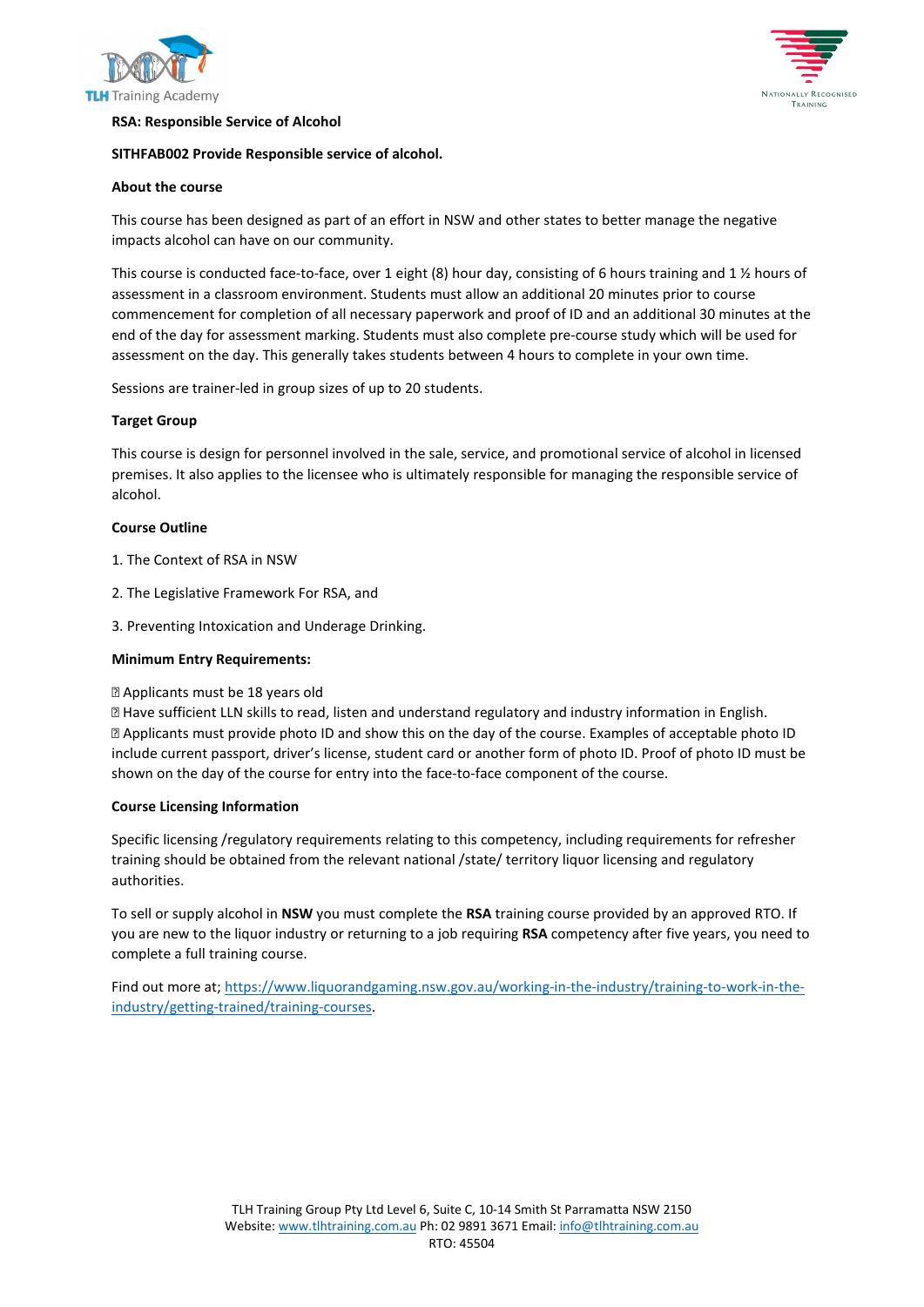



# **Course Assessment Information:**

This course requires the student to complete pre-course learning required for assessment on the day of the course before attending the course. Two assessment tasks must be successfully completed for this course:

### **Part 1. Pre-course Reading**

You will be provided with reading material that you must read before attending the course. You will be provided with the Liquor and Gaming NSW course materials; "RSA Student Course Notes" and are required to read this before you come to class. The Theory Book will be used as a resource to complete the assessments on the day of the course.

### **Part 2. Class-Based Assessment Tasks (completed in the classroom)**

Students must satisfactorily complete two classroom-based assessment tasks. These consist of; a practical demonstration including 4 short role-plays and scenarios which require you to demonstrate your ability to provide responsible service of alcohol. and the completion of written activities based on the pre-course reading from Liquor and Gaming NSW.

### **The Course Facts:**

**Duration**: 1-day face-to-face training Approximately 4 hours of pre-course reading must be completed prior to attending the course.

#### **Location**:

Level 6 Suite C 10-14 Smith St Parramatta NSW 2150

#### **Course Timetable**

| $8am - 8.30am$        | Course Registration and proof of ID             |
|-----------------------|-------------------------------------------------|
| $8.30$ am - 10.30am   | Coursework*                                     |
| $10.30$ am - 10.45am  | <b>Morning Tea</b>                              |
| $10.45$ am - 12.45pm  | Coursework                                      |
| $12.45$ pm – 1.15pm   | Lunch Break                                     |
| $1.15$ pm - $4.45$ pm | Coursework/Assessment                           |
| $4.45$ pm $-5.15$ pm  | Finalise Assessments and receipt of certificate |

\* Students who arrive more than 20 minutes late will not be able to attend the class. Students must attend all training during the day and complete the pre-course reading as this is required for successful completion of the course assessment on the day. See fees and refunds information below.

#### **Award:**

| <b>Unit Code</b> | Title                                  |
|------------------|----------------------------------------|
| SITHFAB002       | Provide Responsible Service of Alcohol |

Students achieving a competent result will receive a Statement of Attainment for SITHFAB002 Provide Responsible Service of Alcohol and *will be eligible to apply for an* OLGR RSA competency card. Find out more at; [https://www.liquorandgaming.nsw.gov.au/working-in-the-industry/training-to-work-in-the](https://www.liquorandgaming.nsw.gov.au/working-in-the-industry/training-to-work-in-the-industry/getting-trained/training-courses)[industry/getting-trained/training-courses](https://www.liquorandgaming.nsw.gov.au/working-in-the-industry/training-to-work-in-the-industry/getting-trained/training-courses)

Once you've successfully completed the course, you will receive an interim certificate on the day. This certificate is valid for 90 days and allows you to work immediately. After successful completion participants can apply and receive a NSW competency card from the Office of Liquor, Gaming and Racing (OLGR) Certificate through a Service NSW centre.

Take your interim certificate with you to apply for your NSW competency card at a Service NSW Service Centre, where you will have your identity checked and your photo taken. You will be sent a plastic NSW Competency card and you can also download a digital version through the Service NSW app.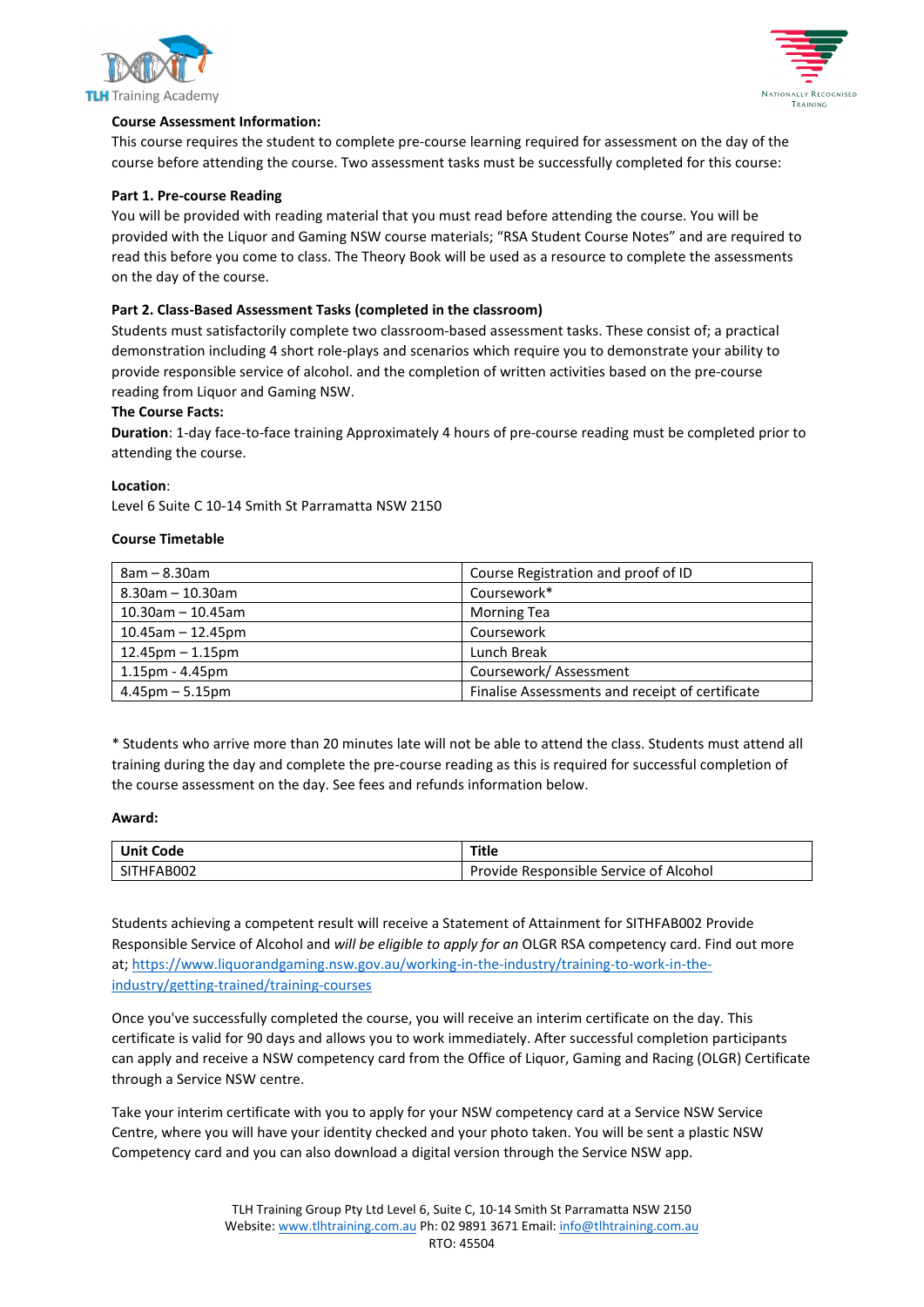



Find out more at; [https://www.liquorandgaming.nsw.gov.au/working-in-the-industry/training-to-work-in-the](https://www.liquorandgaming.nsw.gov.au/working-in-the-industry/training-to-work-in-the-industry/getting-trained/training-courses)[industry/getting-trained/training-courses.](https://www.liquorandgaming.nsw.gov.au/working-in-the-industry/training-to-work-in-the-industry/getting-trained/training-courses)

# **USI:**

Please note, a USI (Unique Student Identifier) is required to receive your certification. You can either provide your own USI (www.usi.gov.au) or we can assist you.

# **Vocational Outcomes:**

RSA training applies to the following positions:  $\mathbb E$  club secretaries and club directors (if they serve alcohol) licensees and managers **R** service staff **RSA** marshals **Z** crowd controllers **2** security staff promotional staff **Z** volunteers.

# **Classroom Environment**

Your course will be conducted in a classroom environment at the Parramatta training venue.

# **Course Fees\***

**Online Course Tuition Fee, includes \$170** (ONLY if paid before the day of course)

# **Payment at the Door: \$180**

# **Please note:**

A full list of all possible fees and charges is available on the website.

 Students who arrive after the nominated start time for the class will not be permitted to undertake the course due to licensing conditions for this course.

# **Refund Policy**

| Withdrawal before Course Commencement Date .          |                                                      |
|-------------------------------------------------------|------------------------------------------------------|
| If the student cancels 2 or more business days and in | 100% refund of paid tuition fees                     |
| writing before the course starts.                     | No refund                                            |
| If the student cancels less than 2 business days in   |                                                      |
| writing before the course starts.                     |                                                      |
| No ID on day of the course:                           | Student will be transferred to a new course date     |
| If the student arrives on the day of course without   | with a 50% rebooking fee applicable. i.e.50% of the  |
| acceptable ID                                         | original course fee paid.                            |
| Student arrives after the advertised course           | Student will be transferred to a new course date     |
| commencement time:                                    | with a 50% rebooking fee applicable. i.e. 50% of the |
| If the student arrives on the day of course and is    | original course fee paid.                            |
| more than 20 minutes late                             |                                                      |

# **Application Process**

To enrol into a course with TLH Training Group Pty Ltd, applicants must complete a Student Enrolment Form available from the website. The form should be completed in full and submitted by email to: [info@tlhtraining.com.au](mailto:info@tlhtraining.com.au)

When we receive your application, our Admissions Officer will review it for completeness.

If your application is not complete, an Admissions Officer will contact you.